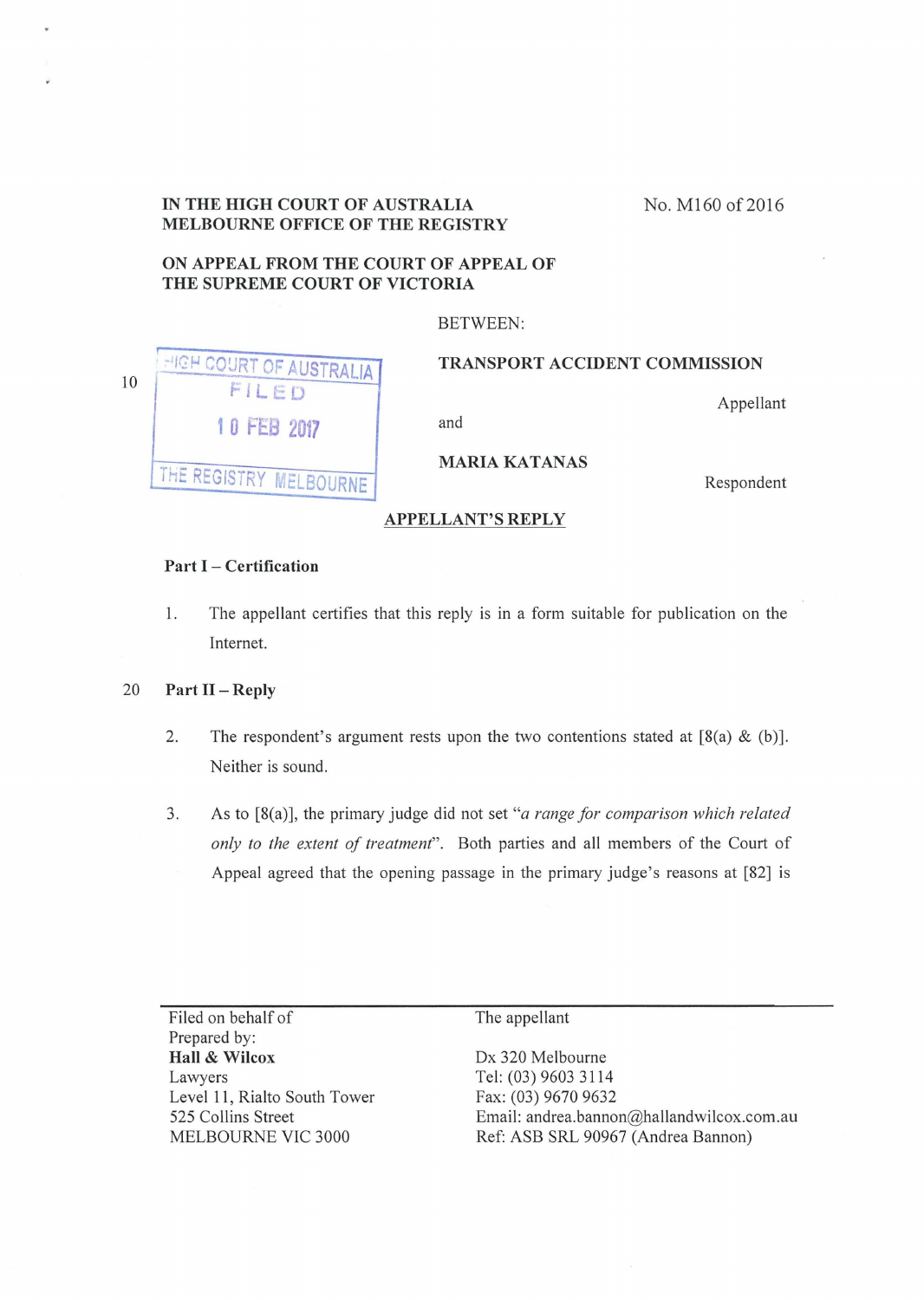correct<sup>1</sup>. That passage commences by identifying the issue as being whether the applicant's *"symptoms and consequences"* meet the test for 'severe' injury. The word "consequences" there appears three times. The impugned passage follows<sup>2</sup>, and again refers to *"symptoms and consequences"* and also to *''psychoses* ... *delusional beliefs and thoughts, suicidal ideation and suicide attempts".* None of those features are *"treatment"* and in no part of [82] did the primary judge say that the issue was to be determined *"only"* by reference to *"treatment".* Nor was the case determined on that basis: among other things, at [85] ( $7<sup>th</sup>$  bullet point) the primary judge acknowledged that the respondent had *"received considerable*  10 *treatment and medication",* but made the point that she had nonetheless not *"suffered the more extreme symptoms of psychological trauma".* 

- 4. Further, there is nothing in the respondent's endeavours to muddy the terms 'spectrum' and 'range'. At [82] the primary judge used both terms to describe the same thing: the array of comparable conditions. That was consistent with authority, as referred to by Kaye JA at [70]-[71]. To the extent that Ashley and Osborn JA might be taken to have been referring to something different, that would serve to underline their error at [19] in stating *"the critical question"* with reference to only subjective claims and the so-called *"line"* and without any stated requirement to compare objectively against the range of comparable conditions.
- 20 5. As to [8(b)], the primary judge referred, correctly, to the range of comparable mental disorders as a *"consideration"* against which the respondent's subjective claims must objectively be evaluated. The comparable range was thereafter identified. There was no error in the primary judge there stating: *" ... for a mental disorder to be described as being 'severe',* it *is at the upper echelon of those disorders in the possible range".* The primary judge was there referring, in terms, to the statutory requirement that the disorder be 'severe'. That meant that it must

2

<sup>1</sup>The passage: *"The real issue to be determined* ... *vast array of mental disorders which may be encountered following a transport accident*". See, Ashley & Osborn JJA at [10].

<sup>2</sup>The passage: *"At one end of the spectrum* is ... *those disorders in the possible range."*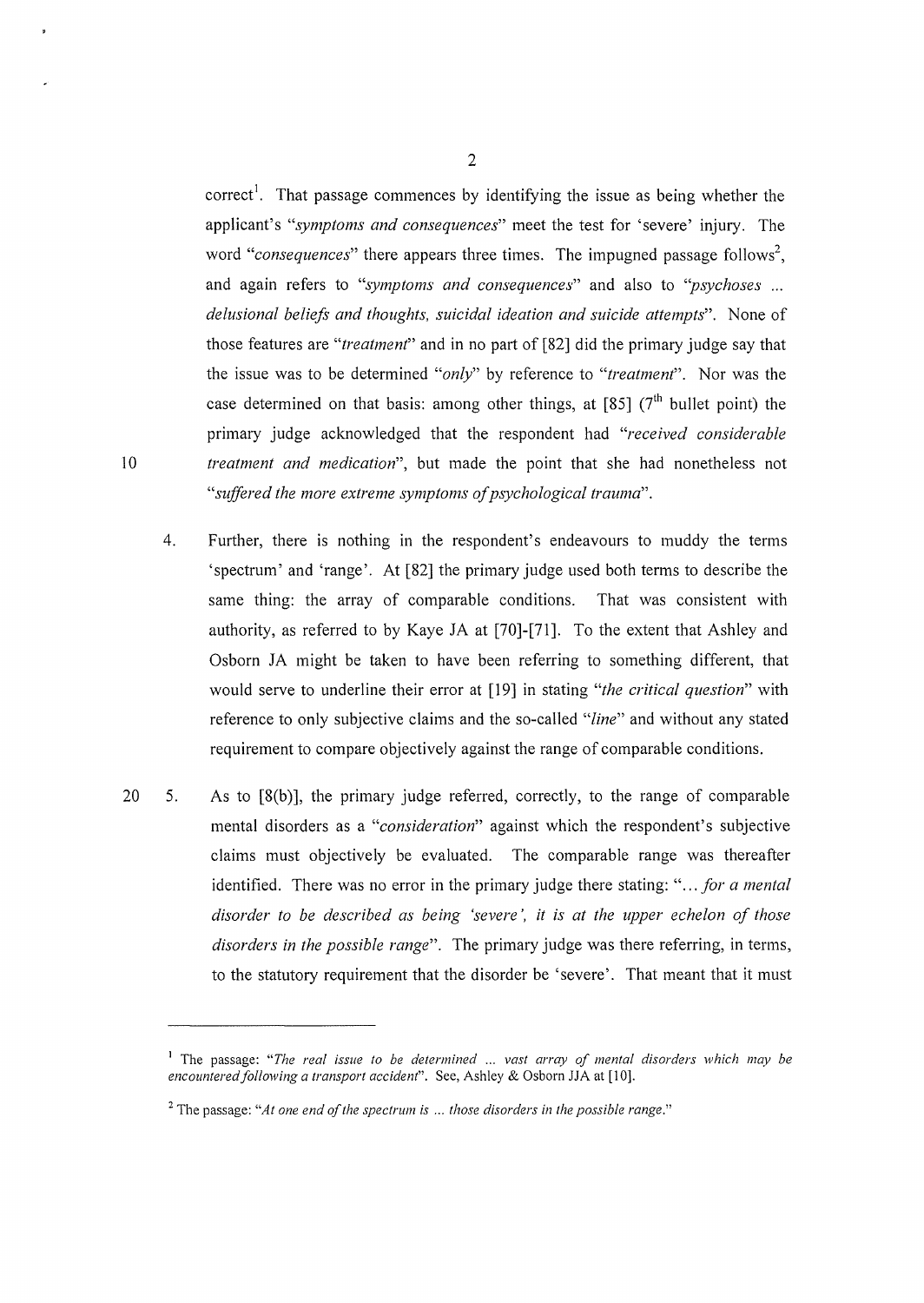be more than 'very considerable' to the extent of being 'severe'<sup>3</sup>. As Kaye JA observed at [72], that requirement is *"particularly stringent".* It is unsurprising, then, that the primary judge considered that the disorder should be in the *"upper echelon".* The primary judge did not hold that it *"must be at the very top end of the range*", which is what is asserted in the respondent's argument at [25].

### **Part Ill- Notice of Contention**

10

- 6. That judicial reasons for decision must be legally adequate is not in doubt, but the content of that obligation depends upon both the issue presented and its context<sup>4</sup>.
- 7. *Hunter,* on which the respondent relies, was a classic case of inadequate reasons: the primary judge in that case had *"failed altogether to deal with a major aspect of the applicant's case"<sup>5</sup> .* The present case is wholly different.
	- 8. The present issue was whether the respondent's mental disorder was, in the opinion of the primary judge, 'severe'. The respondent bore the onus of *"affirmative satisfaction"*<sup>6</sup> . The determination of the issue involved elements of *"fact, degree and value judgment"* and was reversible on appeal only by establishing specific error or that the ultimate conclusion was 'plainly wrong', 'wholly erroneous' or 'patently unsustainable'<sup>7</sup>.

<sup>3</sup>*Mobilia v Balliotis* [1998] 3 VR 833

<sup>4</sup>*Whisprun Pty Ltd v Dixon* (2003) 77 ALJR 321 at [60]-[63], *Waterways Authority v Fitzgibbon* (2005) 79 ALJR 1816 at [130], *Macedonian Orthodox Community Church St Petka !ne v His Eminence Petar* (2008) 237 CLR 66 at [120)-[121), *Murray v She/don Commercial Interiors Pty Ltd* [2016) NSWCA 77 at [62)- [68] and *MM Constructions (Aust) Pty Ltd v Port Stephens Council* [2012] NSWCA 417 at [133]-[138].

<sup>5</sup>*Hunter v Transport Accident Commission* (2005) 43 MVR 130 at [29)

<sup>6</sup>*Humphries v Poljak* [1992) 2 VR 129 at 140

<sup>7</sup>*Mobilia v Balliotis* [1998) 3 VR 833 at 836. See also, *Bezzina v Phi* [2012] VSCA 161 at [27], *Murray Goulburn Co-op Co Ltd v Filliponi* [2012] VSCA 230 at [28] and *Phelan v Transport Accident Commission*  [2013] VSCA 306 at [3].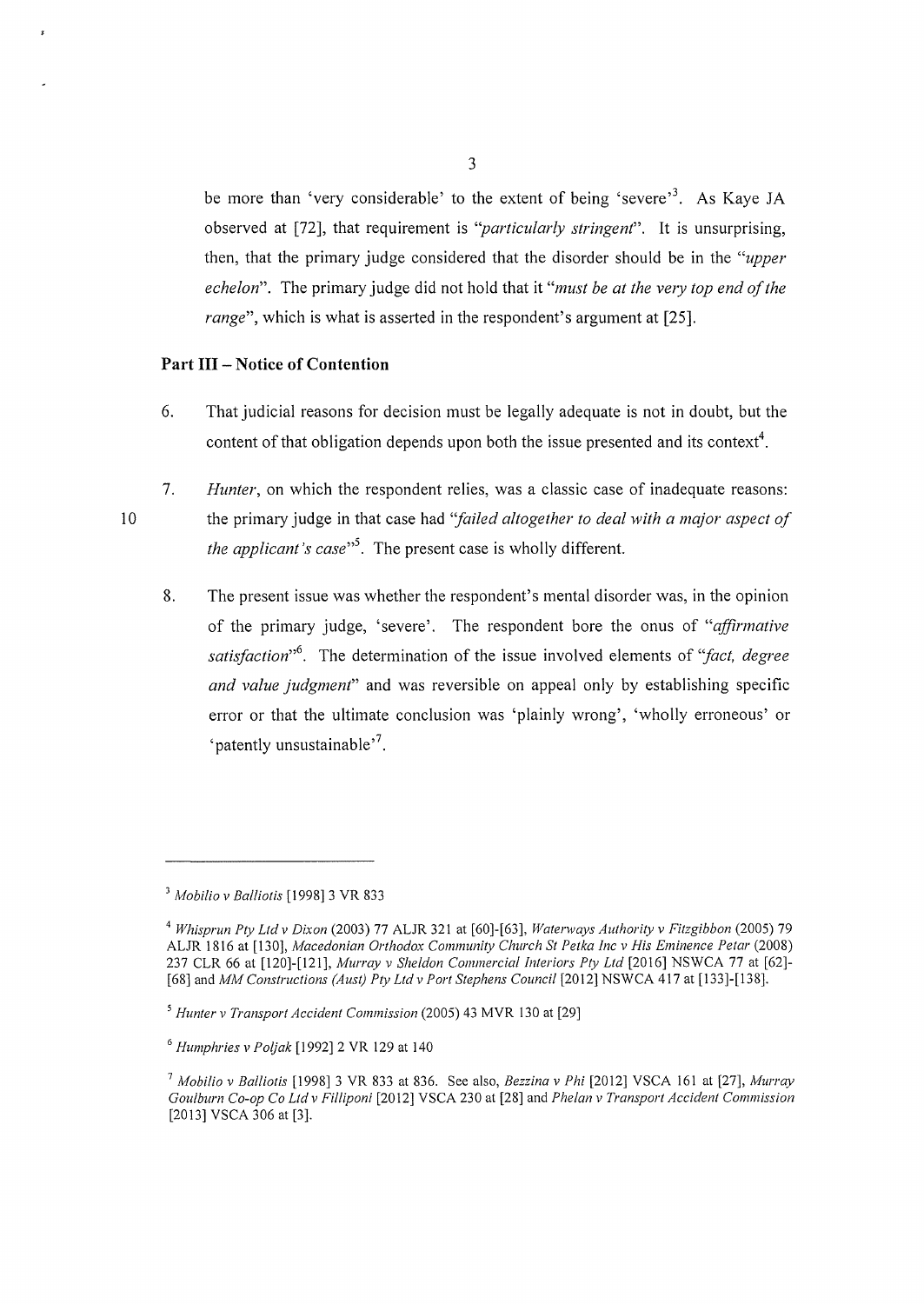9. All members of the Court of Appeal considered that the primary judge's reasoning following the impugned passage at [82] was *"conventional".* Further, Kaye JA, with whom the other members of the Court agreed, determined, at  $[103]$ , that -

" ... *The judge set out, in substantial detail, the reasons why he had reservations concerning the evidence given by the applicant, particularly about the extent to which her p;,ychological ;,ymptoms had impacted upon her life. The judge adequately noted the range of symptoms, and efficts on the applicant, that he found to have been established as consequences of her mental disorder. His Honour then concluded that, in light of the*  10 *applicant's residual capacities (that he described in some detail), he did not conclude that the psychological consequences to her were sufficient to meet the required statutory test. In that way, the reasons adequately disclosed to the applicant, and to this Court, the basis upon which the judge found that the application must fail .* ... "

- 10. In short, having evaluated the respondent's evidence the primary judge was not affirmatively satisfied that the symptoms and consequences of her psychological injury were 'severe'.
- 11. In this regard, unlike the case of *Hunter,* no 'major aspect' of the case was overlooked. Further, and contrary to the respondent's argument at [31 ], there was 20 nothing *"cryptic"* in the primary judge's determination at [85] that the respondent's condition was not *"as extreme as she would have it".* The matters informing that finding are identified in the seven bullet points that follow. The finding is also informed by the credit finding at [77], which was not 'glaringly improbable' or 'contrary to compelling inferences'. Complaints about 'inadequate' reasoning should not be permitted to displace the principles governing credit based and factual findings reached at trial<sup>8</sup>.
	- 12. In this context, it was not necessary for the primary judge positively to find *"to what degree"* the respondent's claimed symptoms and consequences affected her: the respondent bore the onus and, for the reasons explained and perceived clearly
- 30 by the Court of Appeal, the primary judge could not be affirmatively satisfied that

 $\boldsymbol{\mathrm{x}}$ 

<sup>8</sup>*Robinson Helicopter Company !ne v McDermott* (2016) 331 ALR 550 at [43].